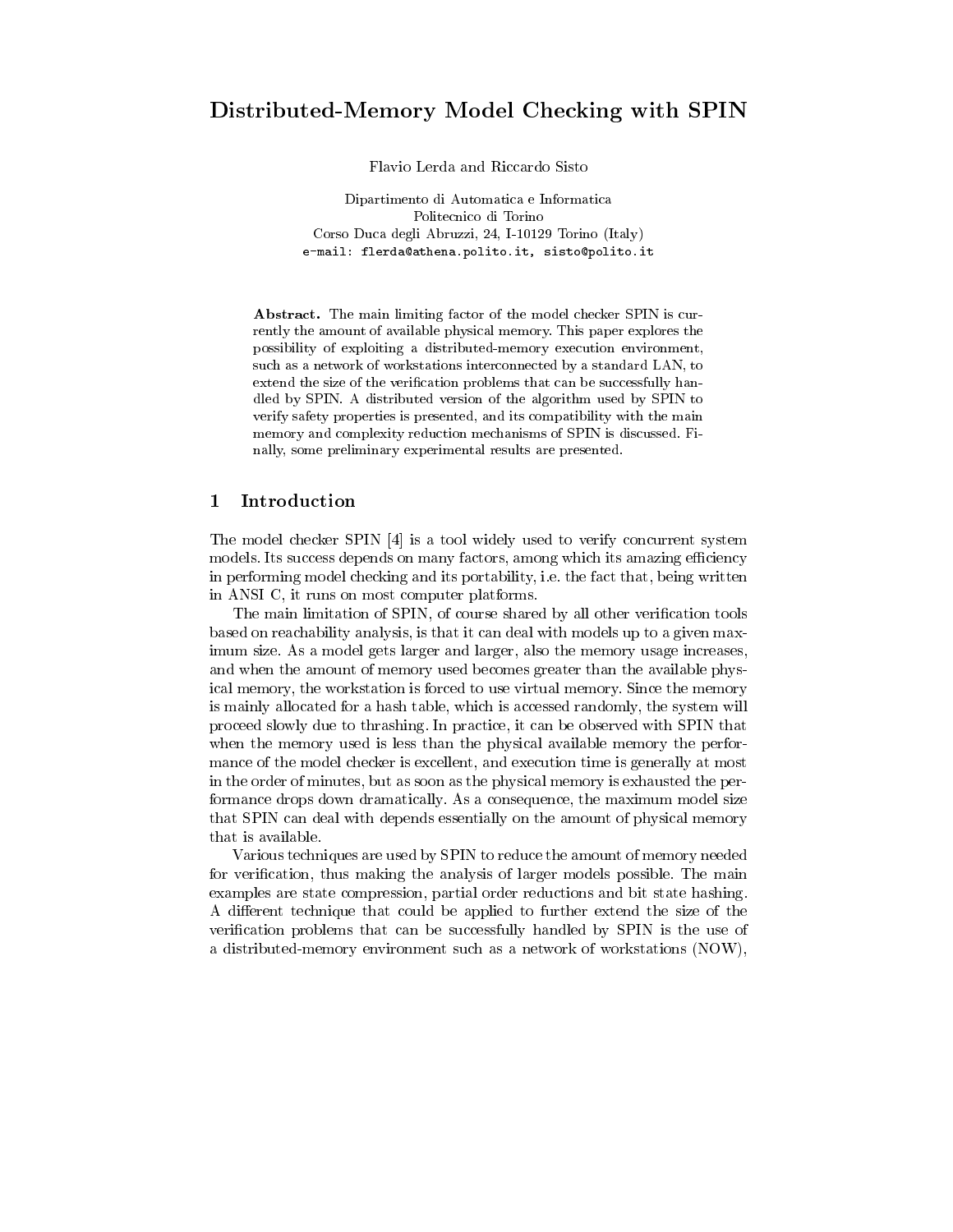which is ultimately a way to increase the amount of actually available physical memory, and to increase the speed of the verication process by exploiting parallel processing. In this paper we explore this possibility and present some preliminary results. Attention is focused here only on verication of safety properties such as deadlocks and assertions, and not on LTL model checking, which is left for further study.

As memory in SPIN is used mainly to store states, the distributed version of SPIN that we consider is based on a partition of the state space into as many state regions as the number of network nodes. Each node is assigned a different state region, and holds only the states belonging to that subset. In this way, the state table is distributed over a NOW. Each node computes the successors of the states that it holds and, if it finds any successors belonging to other state regions, it sends them to the nodes that are in charge of processing them. Of course, performance depends on how the state space is partitioned, the best results being obtained if the workload is well balanced and communication is minimized. In this paper we consider different possible approaches to the partitioning problem and compare them.

Another important issue that must be taken into consideration is that a distributed version of SPIN should not exclude the use of the other main memory and complexity reduction techniques available in the centralized version, such as state compression, partial order reduction, and bit state hashing. The approach that we consider in this paper is characterized by good compatibility with such mechanisms.

Since one of the strengths of SPIN stands in its portability and widespread use, we decided to develop an experimental distributed version of SPIN that can run on a very common platform: a NOW made up of heterogeneous workstations, interconnected with a standard 10Mbps Ethernet and using the TCP/IP protocol. Of course, more sophisticated communication infrastructures may yield better performance, but the basic environment that we considered is generally available to everyone, and its performance can be considered a reasonable lower bound.

A parallel/distributed version of a reachability analysis model checker, based on the Mur $\varphi$  Verifier [2], was proposed in [8]. The approach taken in [8] is similar to our one, but we use different ways to partition the state space. Moreover, in contrast with SPIN, the Mur $\varphi$  model checker uses a model where the computation of the next states may be quite complex, so with  $\text{Mur}\varphi$  the most critical resource is not memory, but time. As documented in [8], there are cases where a verication run may take up to several days to complete. For this reason, the main purpose of the distributed version of Mur $\varphi$  is to speed up the verification process, exploiting parallel processing. With our distributed version of SPIN instead we mainly aim at making tractable models that otherwise would be intractable. Moreover, any speed up attained thanks to parallel processing tends to be obscured by communication overhead, which is generally predominant with respect to the short time taken by SPIN in computing the next states.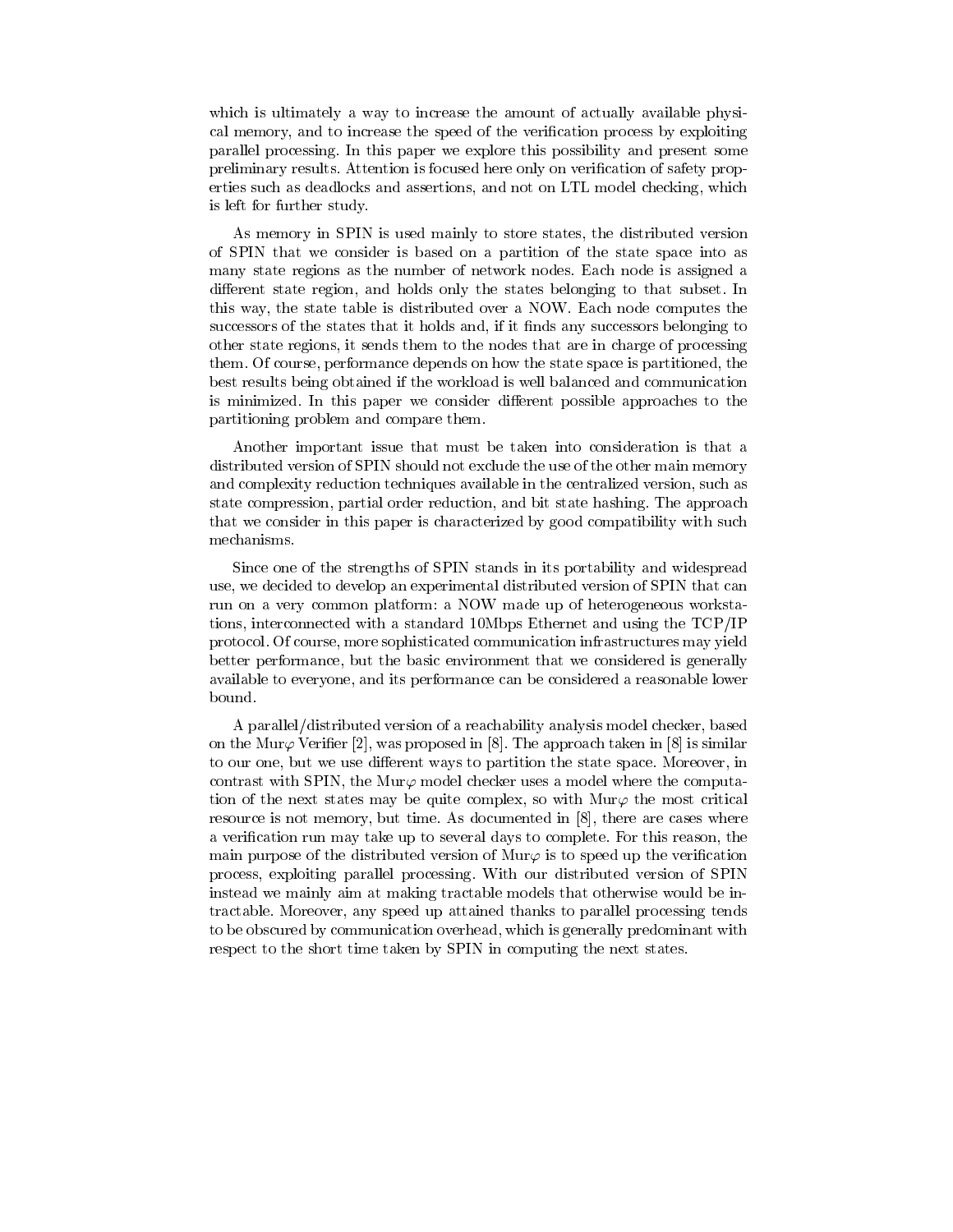There has been also a previous proposal to develop a distributed model checker [1], in which the future state computation and the storage function are located at different nodes. This architecture is more complex than our one and the communication overhead is higher because each state is transferred at least two times over the network, since it has to go from the computation node that generated it to the storing node where it is kept for future reference and then back again from it to the computation node that must find its successors.

The rest of the paper is organized as follows. First, the distributed version of the SPIN verication algorithm is described, along with some implementation issues. Then the compatibility of this algorithm with the main memory and complexity reduction mechanisms of SPIN is discussed, and some preliminary experimental results are given. Finally, some conclusions are drawn and perspectives for further research are discussed.

#### $\overline{2}$ The Distributed Verification Algorithm

#### 2.1 The Centralized Algorithm

When SPIN must verify safety properties of a concurrent system, such as proper termination and state properties, it generates a verication program that makes a depth first visit of the system state space graph. The following pseudo code represents the centralized version of such a program:

```
procedure Start(start_state);
beginV := {}; { already visited states }
 DFS(start_state);end;procedure DFS(state);
beginbeginV := V + state;
   for each sequential process P do
   beginnnt = all transitions of Phasebox in state in state
     for each t in nxt do
    beginst = states is state after t
      DFS(st);end;end;end;end;
```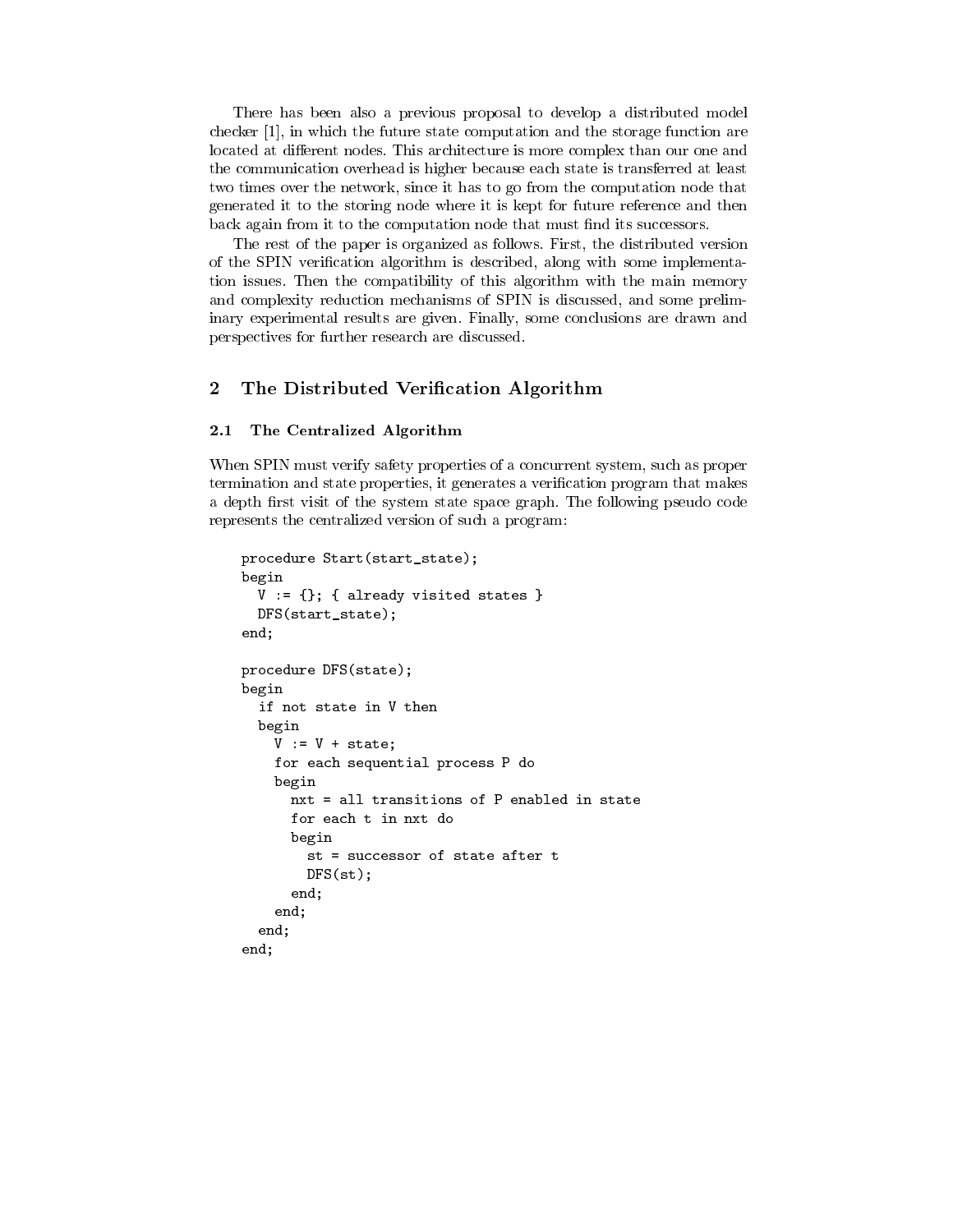The procedure DFS makes a depth first visit of the graph, and is first called on the initial state (start state). If the state to visit is not already present in the set of visited states V, it is added to V, and the DFS procedure is recursively called for each of its possible successors st. The computation of the successors consists of identifying the enabled transitions of the processes making up the model and determining the successor of the current state after each of such transitions. When an already visited state is found, the visit does not proceed any deeper.

For efficiency, the recursive DFS procedure is simulated by means of a user defined stack that contains the moves made from the initial state to the current state, along with all the information needed to restore the current state after a simulated recursive call of DFS(st). The set of visited states V is implemented by an hash table with collision lists, which is generally the most memory consuming data structure, its size being proportional to the number of states in the state graph. Also the stack data structure can consume a considerable amount of memory, because its size is proportional to the depth of the state graph, which, in some cases, can be comparable with the number of states.

## 2.2 The Distributed Algorithm

The idea at the basis of the distributed version of the verification algorithm is to partition the state space into as many subsets as the number of network nodes. Every node owns one of the state subsets, and is responsible for holding the states it owns and for computing their successors. When a node computes a new state, first it checks if the state belongs to its own state subset or to the subset of another node. If the state is local, the node goes ahead as usual, otherwise a message containing the state is sent to the owner of the state. Received messages are held in a queue and processed in sequence. When all queues are empty and all nodes are idle the verication ends.

The following pseudocode illustrates the algorithm used in the distributed version:

```
procedure Start(i, start_state);
beginvisited states and visited states and states \simU[i] := {}; { pending queue }
  j := Partition(start_state);
  if it is the second then the second the second term in the second term in the second term in the second term i
  beginU[i] := U[i] statestate;
  end;Visit(i);end;procedure Visit(i);
begin
```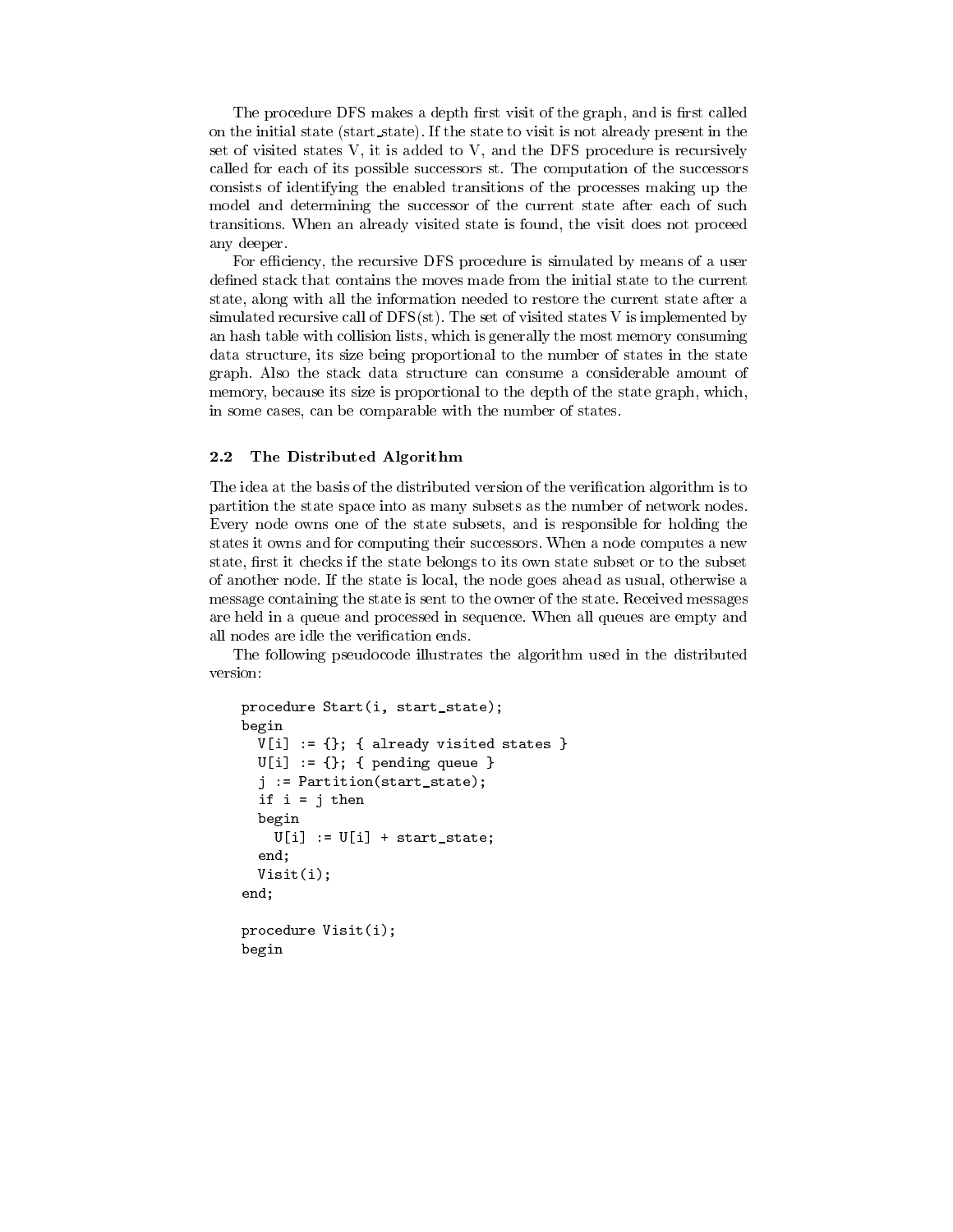```
beginwhile Up to 2008 and 2008 and 2008 and 2008 and 2008 and 2008 and 2008 and 2008 and 2008 and 2008 and 2008 and
       beginend;S := extract(U[i]);
       DFV(i, S);
    end;end;procedure DFV(i, state);
beginif a state in \sim states in the value in \simbeginview van die vollede van die verwys van die vollede van die vollede van die vollede van die van die van die vo
        for each sequential process P do
       beginbeginj := Partition(st);
                \blacksquare in the second then \blacksquarebeginDFV(i, st);
                end else begin
                    Up in the Up in the United States of the United States of the United States and Industrial Contracts and Industrial Contracts and Industrial Contracts and Industrial Contracts and Industrial Contracts and Industrial Contra
               end;end;end;end;end;
```
The nodes that participate in the algorithm execute all the same program, but each one of them calls the Start procedure with a different value of i, which is an integer index that identifies it. The set of visited states V is partitioned, V[i] being the subset assigned to node i, and Partition(s) being the function that takes a state s and returns the identier of the node that owns s. Each node is coupled asynchronously with the other ones by means of an input pending requests queue. U[i] indicates the queue of node i. It is initially empty for every node but the one that owns the initial state.

Every node starts the visit (procedure Visit) waiting until a state is present in its input pending requests queue. At the beginning, only one node, the one that owns the initial state, has a non-empty queue and can proceed calling the DFV procedure. This procedure is almost the same as the previous procedure DFS. It performs a depth first visit of the state space graph, starting from the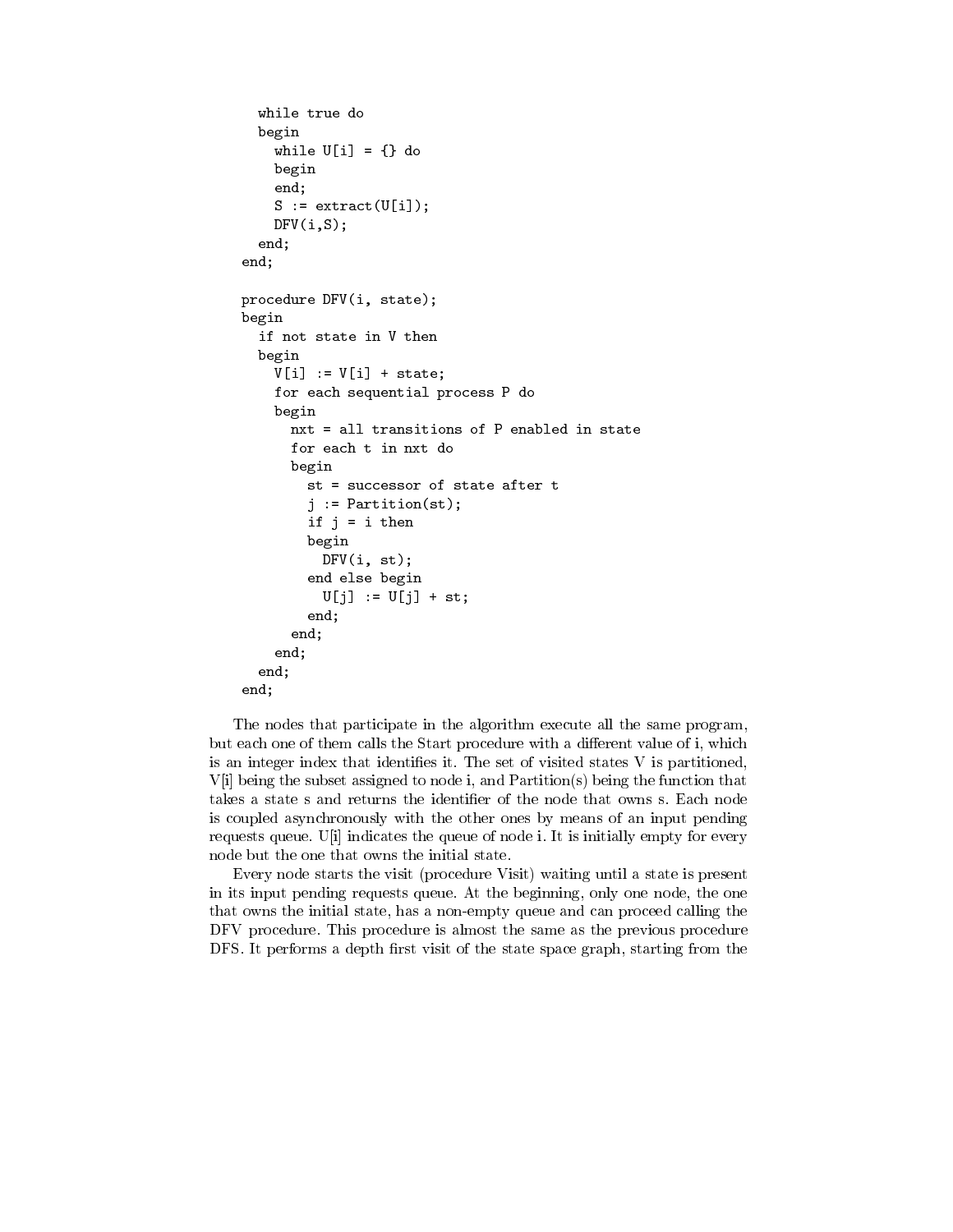argument state, but the visit is restricted within the state space region owned by the node. The visit is not performed if the state has already been visited. If instead the state is new, it is added to the visited states set  $V[i]$ . Then each successor of the current state is computed in the usual way and checked with the Partition function. If the state st is local, i.e. it is owned by the same node, the procedure DFV is recursively called for that state, otherwise DFV is not called and the state is added to the pending requests queue of the corresponding node, which will continue the interrupted visit in its own state space region.

The main consequence of using this algorithm instead of the centralized one is that the visit does no longer follow the depth first order globally.  $i$  From the correctness point of view, this is not a problem with the standard reachability analysis verication of safety properties that we consider in this paper, because it works with a non depth first visit as well. LTL verification instead needs a (nested) depth first visit to give the correct results so the algorithm presented here is not adequate for this kind of verification. Of course it would be possible to modify the algorithm to make the visit depth first, but this would cut off most of the parallel processing involved in the algorithm.  $i$ From the memory usage point of view, a new data structure U[i] has been introduced, which increases the overall amount of memory needed. On the other hand, the non depth first order of the visit makes it possible to use a smaller stack structure, which can compensate for this memory increase. Moreover, the amount of memory needed for the pending requests queue can be bounded if some kind of flow control policy is applied.

## 2.3 The Partition Function

The Partition function that takes a state and returns the identifier of the region to which it belongs must depend exclusively on the state itself. Moreover, to balance the workload among the nodes, in terms of both memory and computation time, it should divide the state space evenly. Finally, to minimize communication overhead, it should minimize cross-transitions, i.e. transitions between states belonging to different regions.

A first simple possibility for partitioning is to use the same hash function that is applied to the state when it is stored in the hash table, as suggested in  $[8]$  for the parallelization of Mur $\varphi$ . In the case of an homogeneous network of workstations, this solution can be implemented very easily in a distributed SPIN program working with the above algorithm, but in the case of an heterogeneous one it cannot be implemented unless the hash function used by SPIN is modied. In fact, state vectors, i.e. the binary representations that SPIN uses for states, are different on different computer architectures, and the hash function of SPIN depends on such representations. Another problem with the hash partition function isthat, although as shown in [8] it statistically divides the state space evenly, it does not address the problem of minimizing the number of cross-transitions.

Here we propose also another way to solve the partitioning problem, that exploits the structure of the global system states in SPIN.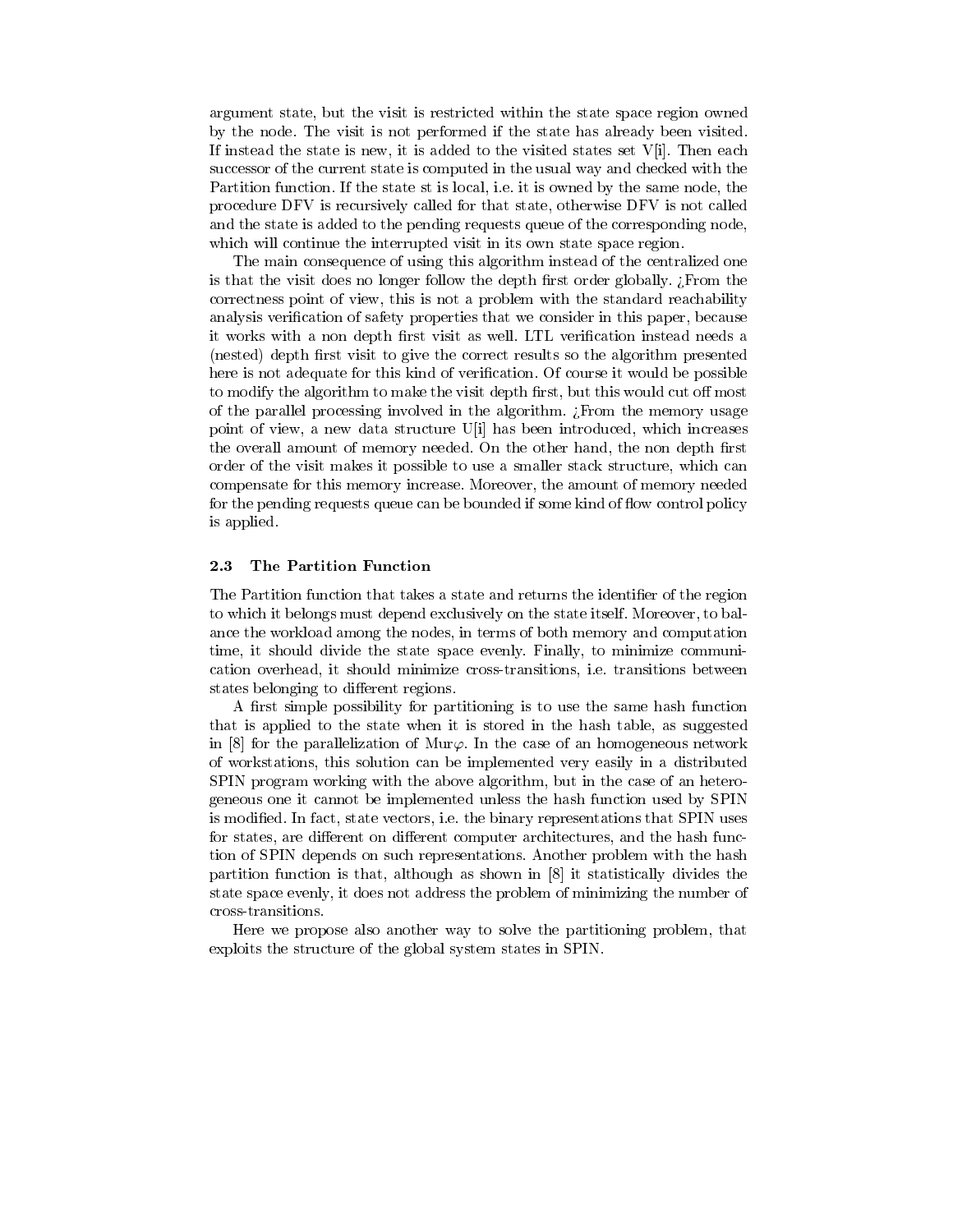SPIN is used to verify models of systems made up of synchronously or asynchronously coupled concurrent processes, where each process is described by a state machine. In such models, a global state contains a state component for each concurrent process. Since a state transition generally involves only few processes, generally one process for local actions or asynchronous interactions and two processes for synchronous interactions, when the system evolves from one state to another state only few state components change, the ma jority of them remaining unaffected. Based on these considerations, a convenient yet simple partitioning rule consists of defining the partition subsets according to the values taken by just one of the state components. In practice, the state region to which a state belongs depends only on the state component of one of the concurrent processes making up the model, called the designated process. Such a process can be for instance the one in a particular position in the state vector or the first one of a particular type. A table gives the correspondence between the states of the designated process and the state space subsets. With this kind of partition function, cross-transitions are transitions that determine a state change in the designated process, and, because of the above considerations, they are a limited fraction of the total. Moreover, some preliminary experiments show that partitions generated in this way are sufficiently well balanced.

The intuitive results that have just been presented can be confirmed by a simple analysis of the average features of the two partition functions. Let  $P, S$ and  $T$  be respectively the number of processes, of states and of state transitions in the model to be analyzed. Also, let  $N$  be the number of nodes used for distributed-memory reachability analysis. In general, the partition function is a function  $\pi : S \to \{1, ..., N\}$ , mapping global states to integers in the range from 1 to  $N$ .

With hash partitioning, states are mapped randomly and uniformly over state space regions. Hence, the average fraction of states belonging to a given region is  $1/N$ . For what concerns cross transitions, let us consider a generic state  $s \in S$ , and let  $T_s$  be the set of transitions starting from s, and  $D_s$  be the set of destination states of transitions in  $T_s$ . If we assume that there are no self transitions (i.e. transitions that do not change the global model state), because of the uniform distribution of states over regions, we can say that the average fraction of elements of  $D_s$  belonging to the same state region of s is  $1/N$ . Hence, the average fraction of elements of  $D_s$  belonging to other regions is  $1-1/N$ . and this represents also the average fraction of cross-transitions. Although this result does not take into account self-transitions, it can be considered a good approximation, because generally the fraction of self transitions is negligible in that it is very uncommon that a transition does neither change the values of any of the variables nor the "program counter" of any of the processes in the model.

Let us now consider the case of a partition function that depends on one state component only. Each state <sup>s</sup> of the model to be analyzed is composed of several state components,  $s_i \in S_i$ , i.e.  $s = (s_1, ..., s_m)$ . Let  $s_d$  be the state component representing the state of the designated process, and  $\pi_d : S_d \to \{1, ..., N\}$  be the local partition function defined on the designated process state space  $S_d$ . The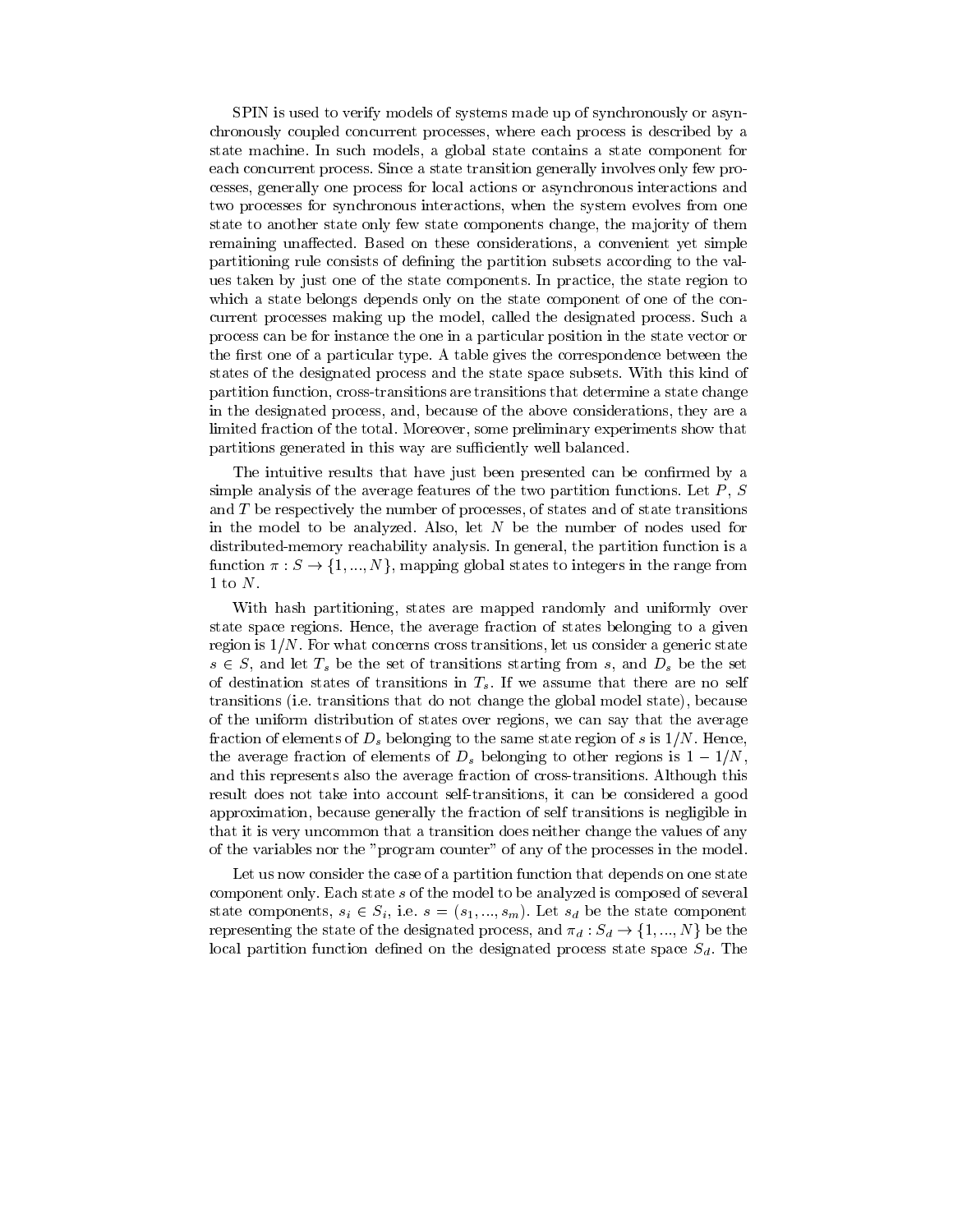partition function that we are considering is one such that  $\pi(s_1, ..., s_m) = \pi_d(s_d)$ . Let us assume that  $\pi_d$  is selected so as to divide  $S_d$  into N equally sized subsets. In this case, the average fraction of global states  $s = (s_1, ..., s_m)$  such that  $\pi_d(s_d)$ takes a given value is  $1/N$ , and this is also the average fraction of global states belonging to a given region. With a partition function depending on one state component only, a cross transition is a transition that implies a change in the designated process state component from  $s_d$  to  $s_d'$ , such that  $\pi_d(s_d) \neq \pi_d(s_d')$ . Let k be the average number of processes involved in a transition, which is a value ranging between 1 and 2. Then,  $k/P$  represents the average fraction of processes involved in a transition. Assuming that each process has the same chance of being involved in a transition,  $k/P$  represents also the average fraction of transitions that a given process is involved into. So we can say that the designated process is involved on average in a fraction  $k/P$  of the transitions. If we call  $\phi_d$  the fraction of cross transitions in the designated process state machine, i.e. the fraction of local transitions of the designated process such that the starting state and the ending state are mapped to different regions, then we can conclude that the average fraction of cross transitions in the global state machine is  $\phi_d k/P$ .

This simplied analysis shows that on average the two partition functions both divide evenly the state space. However, the average fraction of cross transitions is  $(N-1)/N$  with hash partitioning whereas it is  $\phi_d k/P$  with a partitioning function based on one state component only. It can be observed that the first ratio tends to approach 1 as N becomes large, whereas in the second one only the  $\phi_d$  factor gets close to 1, the average fraction of cross transitions remaining always less than  $k/P$ .

### 2.4 Keeping Track of Error Traces

If an error is found during the visit of the state space graph, the verification program must produce the trace of the model actions that lead to the error. In the centralized version of the program, this is done simply traversing the stack structure. In the distributed version, a similar approach is possible, but each node must hold the whole stack, containing the moves from the initial state to the current state, and not only the part of it corresponding to the execution of the DFV procedure. To make this possible, the message used to send a state to another node contains not only the state representation, but also the path that leads to that state, represented as a sequence of moves. The receiver uses the state representation to decide if the state has already been visited and eventually discards the message. If instead the state is new, the path is added to a list of paths representing the U[i] queue. Later on, when a path is dequeued, it is used to recreate the corresponding state: the path is followed, and every move in it is executed. In this way, the stack is automatically initialized to contain the execution path that leads to the current state. When an error occurs, the node behaves as in the centralized program.

For efficiency, in our experimental implementation of the algorithm, paths sent together with state representations are not absolute, but relative to the previous path sent. Moreover, they are represented in a compact way, using a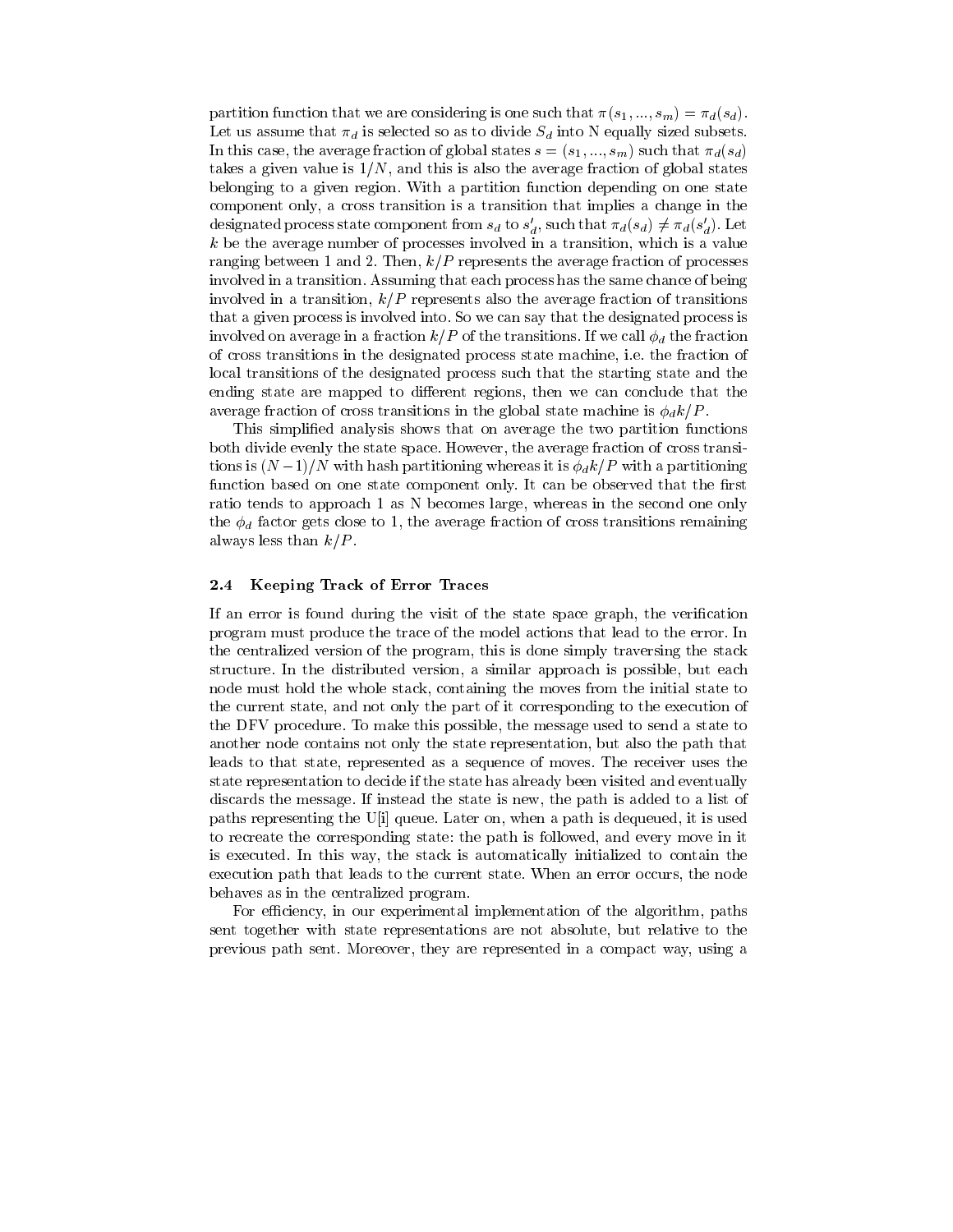simple run-length compression. In this way, the average message sizes are kept within reasonable values.

#### 2.5 Algorithm Termination

The distributed algorithm must terminate when the U[i] queues are all empty and all nodes are idle. The detection of this condition is a typical problem of a class of distributed algorithms, including parallel discrete event simulation, and can be solved in different ways [7]. Here we sketch a possible solution, which has been used in the experimental implementation of the algorithm.

We use a manager process that is in charge of starting the verification program in a predetermined set of network nodes, and of stopping it after having detected termination and collected the results. Each node sends to the manager a message when it becomes idle and a different one when it becomes busy, i.e. when its queue becomes non-empty. In this way, the manager has a local representation of the current status of all the nodes.

When the manager detects on its local copy that all nodes are idle, it asks for a confirmation, because the local copy of the manager could be non consistent with the actual status of the nodes. If in the meanwhile a node has received a new message containing a new state to be visited, and then has become busy, it sends back a negative acknowledgment. Positive acknowledgments also contain the total number of messages sent and received by the node. The manager commands the nodes to terminate if each of them sent a positive acknowledgment and the overall number of messages sent is equal to the overall number of messages received. If this is not the case, there are some messages still traveling in the network. In this case the manager does not know if such messages will cause a node to start a new visit, because they may contain already visited states, so the manager needs to reset the procedure and then ask for a new confirmation round from all the nodes again.

#### 2.6 Other Implementation Issues

An experimental modied version of the model checker SPIN that generates a distributed version of the verification program according to the above algorithm has been implemented. The generated source files can be used to make both the centralized and the distributed versions of the program, depending on a macro definition.

One of the main objectives (and also a main problem to solve) was to get the verification work on a network of heterogeneous workstations. Our first try was to use the PVM library [3], which is a widely used package that provides a transparent message passing interface for networks of heterogeneous workstations. This possibility was later abandoned, because of the overhead introduced and because of the need to implement flow control over the PVM layer. In fact the PVM library buffers messages in the receiving machine memory without limitations, and this may cause memory overflow problems. We decided then to use the socket interface, that provides standard bidirectional connections where flow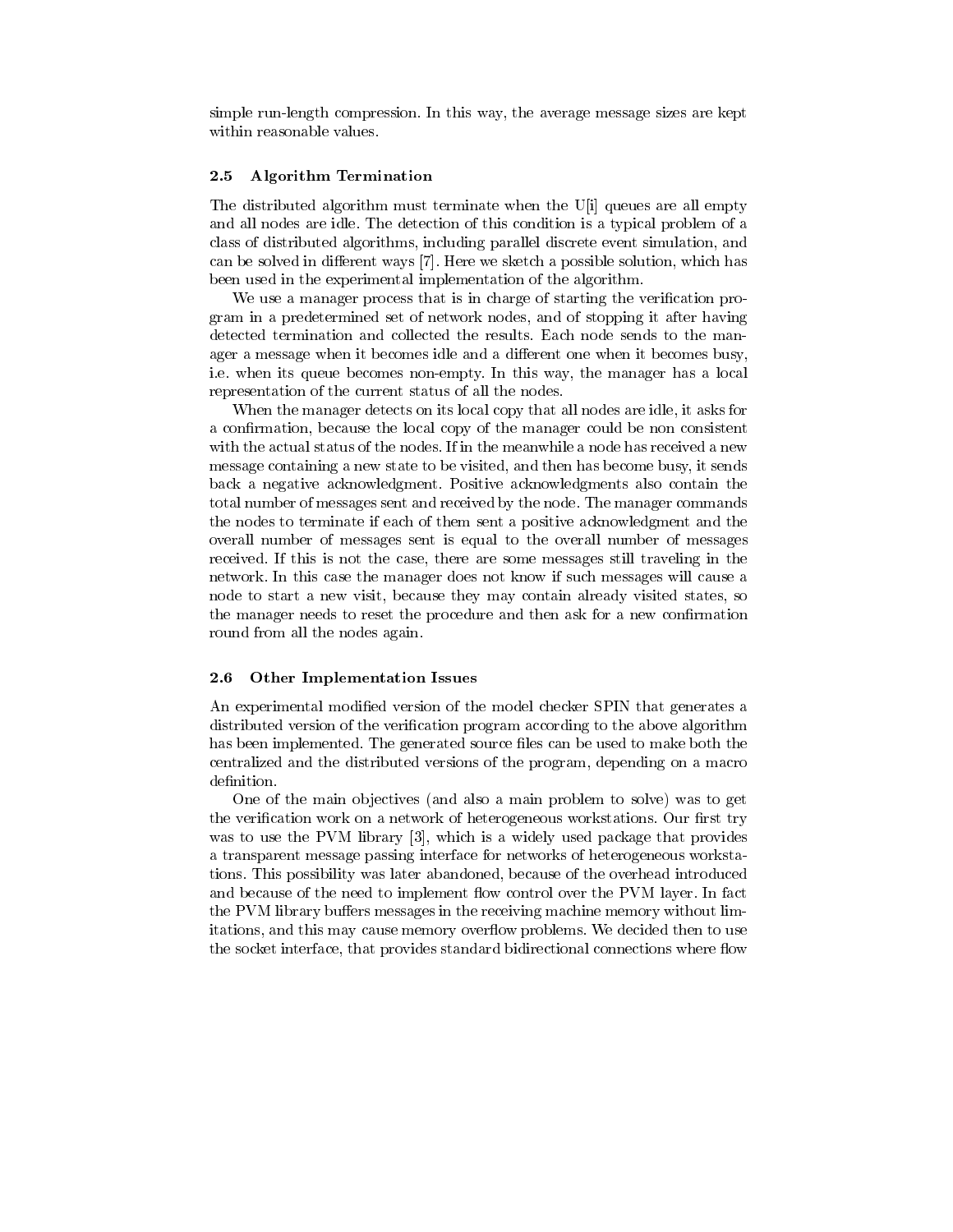control is already implemented. On top of it we used an XDR (eXternal Data Representation) layer, to make the transfer of data between different architectures transparent. The program has been successfully tested on three different platforms: Intel - Linux, Alpha - Digital Unix, and Sparc - SunOS.

#### 3 Compatibility with Memory and Complexity Reduction 3 Mechanisms

Whenever a new technique to extend the capabilities of a tool like SPIN is introduced, it is important to verify that it is compatible with the memory and complexity reduction mechanisms available in the basic version of the tool, otherwise the implied risk is that the overall performance of the tool is not really extended by the introduction of the new technique, but possibly reduced.

In this section, the main reduction mechanisms of SPIN are considered and compatibility with each of them is discussed. Some of them have already been implemented in our experimental distributed version of SPIN, whereas others can be easily added.

## 3.1 State Compression

SPIN implements various schemes of compression, that are used for reducing the amount of memory needed for storing states, but whichever compression technique is used, the state is always computed in its uncompressed form, and then it is compressed before being stored. In the distributed version of the program, the hash table is divided into different sub-tables, and for each of them any compression mechanism can be applied for storing states, without limitations.

Although the use of any compression technique is always possible, there may be performance implications. In its simplest form, compression is a function f that transforms a state <sup>s</sup> into a compact representation <sup>f</sup> (s).The original representation s can be retrieved applying the inverse of  $f$ . Other compression schemes are characterized by memory, i.e. the result of the compression function depends on the history of compression operations previously performed. In the distributed version of the program, two aspects play an important role: the kind of compression that is used (with or without memory) and the heterogeneity of the network nodes.

If the network nodes are homogeneous, the state representation is the same on any network node. If a memoryless compression scheme is used, states can be sent in their compressed form and the amount of memory needed to store states is the same as in the centralized version. Moreover, in this case compression contributes to reduce the communication overhead. If instead a compression scheme with memory is used, states must be sent in their uncompressed form, and compression must be performed at the receiver side, otherwise the receiver may not be able to reconstruct the uncompressed state from the compressed one. In addition, the behavior of the compression function may be different from the one in the centralized version.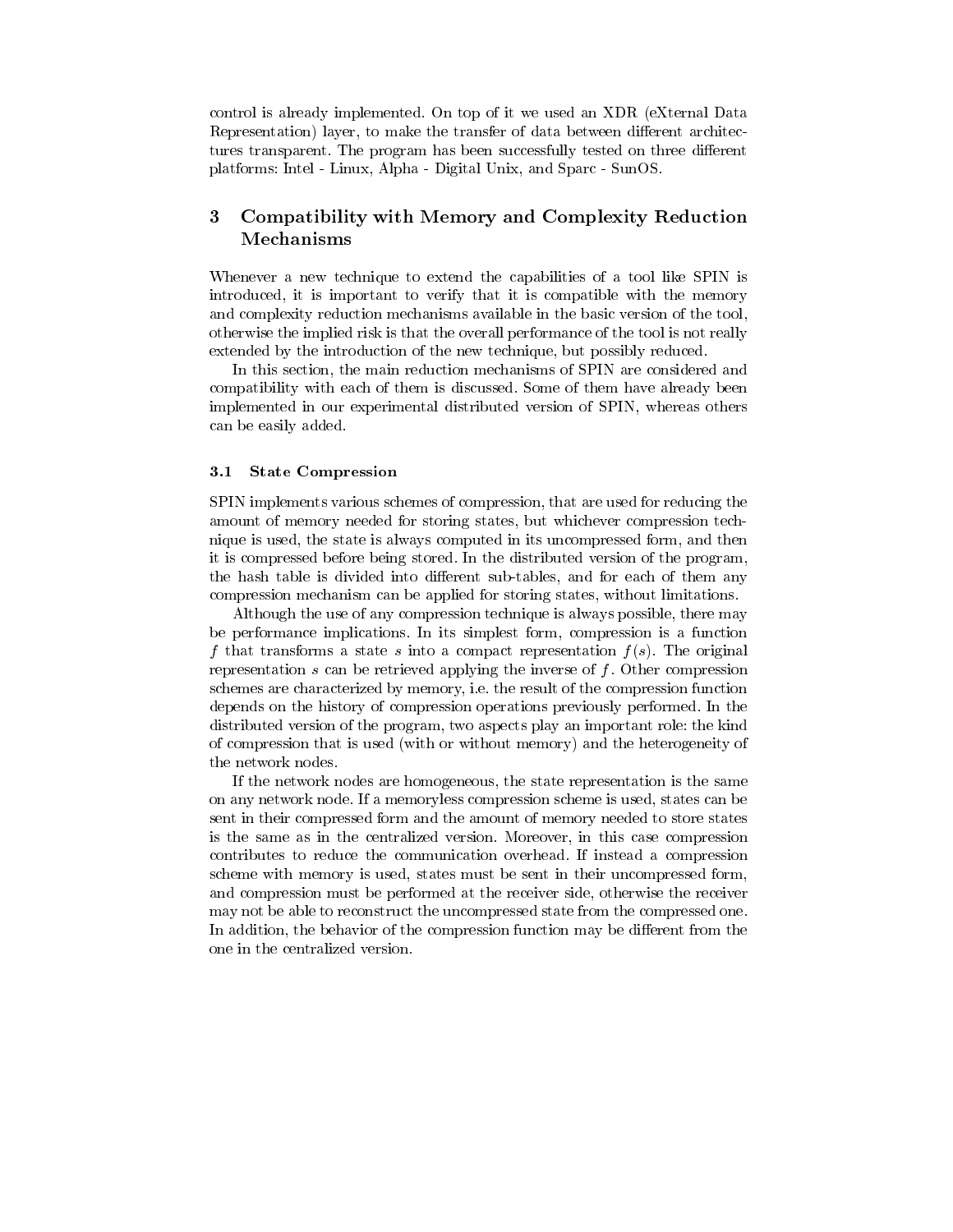In an heterogeneous environment, the representations of a given state differ from node to node. For this reason, the state must be transformed into a machineindependent representation such as XDR before being sent to another network node. Let us call  $g$  the function that transforms a state  $s$  into its machineindependent form  $g(s)$ . Since the compression mechanisms of SPIN work on the machine-dependent representation of s, in this case the sender must send  $g(s)$ , and the receiver will reconstruct s from  $g(s)$  and then apply f before storing s.

In our experimental implementation we included the two main compression schemes of SPIN, i.e. standard compression and collapse compression.

### 3.2 Partial Order Reduction

SPIN uses a static partial order reduction technique [6], which is a means to avoid the exploration of some execution sequences that are not strictly required to prove the safety or liveness properties of the concurrent system being analyzed. When this reduction method is applied, the expansion step in which the successors of a state are computed is modied, with the aim of computing only a minimal subset of all the possible successors. The expansion step is performed expanding each concurrent process, i.e. computing the possible state transitions of each process, and, for each of such transitions, computing the global successor state. Before the actual expansion step is carried out, processes are examined sequentially, to identify the ones that can execute only so-called safe transitions [6]. In fact, it has been shown that it is enough to expand just one of such processes, provided that the successors fulll a condition, known as the reduction proviso. The verification program computes the successors generated by the transitions of each of the above processes first, and as soon as it finds one of them that generates a set of successors satisfying the reduction proviso, it interrupts the expansion, thus ignoring the successors generated by the other processes. In the worst case, all the processes are expanded, and no reduction occurs. The reduction proviso can be different according to the kind of properties that reduction must preserve. If only safety properties must be preserved, as we assume in this paper, it is enough to require, as a reduction proviso, that there is at least one successor not contained in the stack [5].

In the distributed version of the verification program, the static information about which transitions are safe is known by all the nodes, so any node can make a preselection of the processes, and examine first those that can execute only such transitions. However a problem arises when one of the nodes must check if the reduction proviso is fullled. If some of the successors are stored outside the node that has computed them, such a node cannot know by itself if they are currently in the stack, because this information is hold by SPIN in the state table. Obliging any node to hold a copy of all the states currently in the stack is cumbersome and memory-consuming. This problem can be avoided taking a conservative (worst case) assumption: successors that are hold outside the node where they are computed are always assumed to be currently in the stack. In this way, safety properties are preserved, but it is possible that some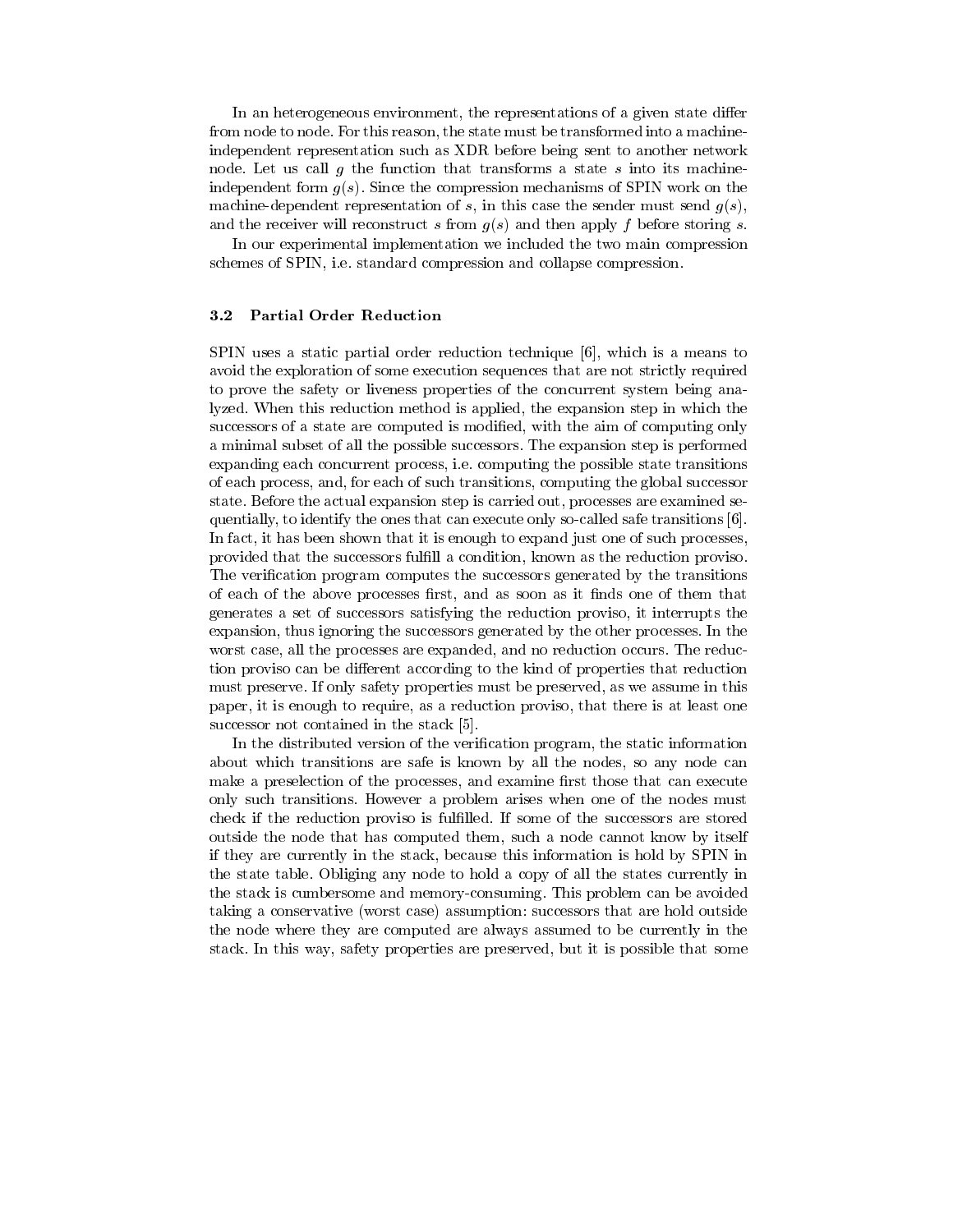of the reductions that are carried out in the centralized version of the program cannot be carried out also in the distributed version.

It is interesting to note that, if we consider specically the case of a partition function that depends on one of the state components only, it is possible to increase the number of reductions that can be performed. The reason is that in this case any transition that does not involve the designated process is not a cross-transition, i.e. it leads to a successor state that is in the same region as the current state. Therefore, the reduction proviso can always be checked for all such transitions. Moreover, if the designated process is arranged so as to always be the last process that is examined in the preselection phase, it is expanded only when no other process can be expanded. In this way, the number of reductions performed is maximized, and, as an additional side-effect, the fraction of cross-transitions is further reduced. This happens because, whenever different alternative reductions can be applied, always a reduction without cross-transitions is selected.

## 3.3 Bit State Hashing

Bit state hashing is a complexity reduction mechanism that affects the way in which states are stored in the hash table. It can be considered as a compression mechanism with loss of information, because a state is stored in a single bit. Consequently, the considerations made for compression also apply for bit state hashing, i.e. the distributed version of the program is compatible with it.

#### $\overline{\mathbf{4}}$ **Experimentation and Results**

The experimental distributed version of SPIN has been tested on some test cases, to measure its performance. The testbed that has been used is a NOW composed of 300Mhz Pentium II Linux workstations with 64Mbytes of RAM each, interconnected with a standard 10Mbps Ethernet LAN. The selected test samples are all scalable using one or more parameters, and experiments have been carried out with values of the parameters that are critical for the workstations that have been used.

Table 1 contains the results obtained using three scalable samples named Bakery, Leader, and Philo. For each sample and each set of values of the parameters the number of states and transitions are reported. Of course, the number of states mainly influences memory usage while the number of transitions mainly in
uences computation time. The tests were executed on a single workstation with the original centralized program and on two and four workstations with the distributed one. For each test case the average memory usage per node in megabytes and the execution time in seconds are reported. All the results are referred to an exhaustive verification and have been obtained using the XDR layer and a partition function that depends on a single state component. Missing results mean that verification could not be completed because of memory allocation failure.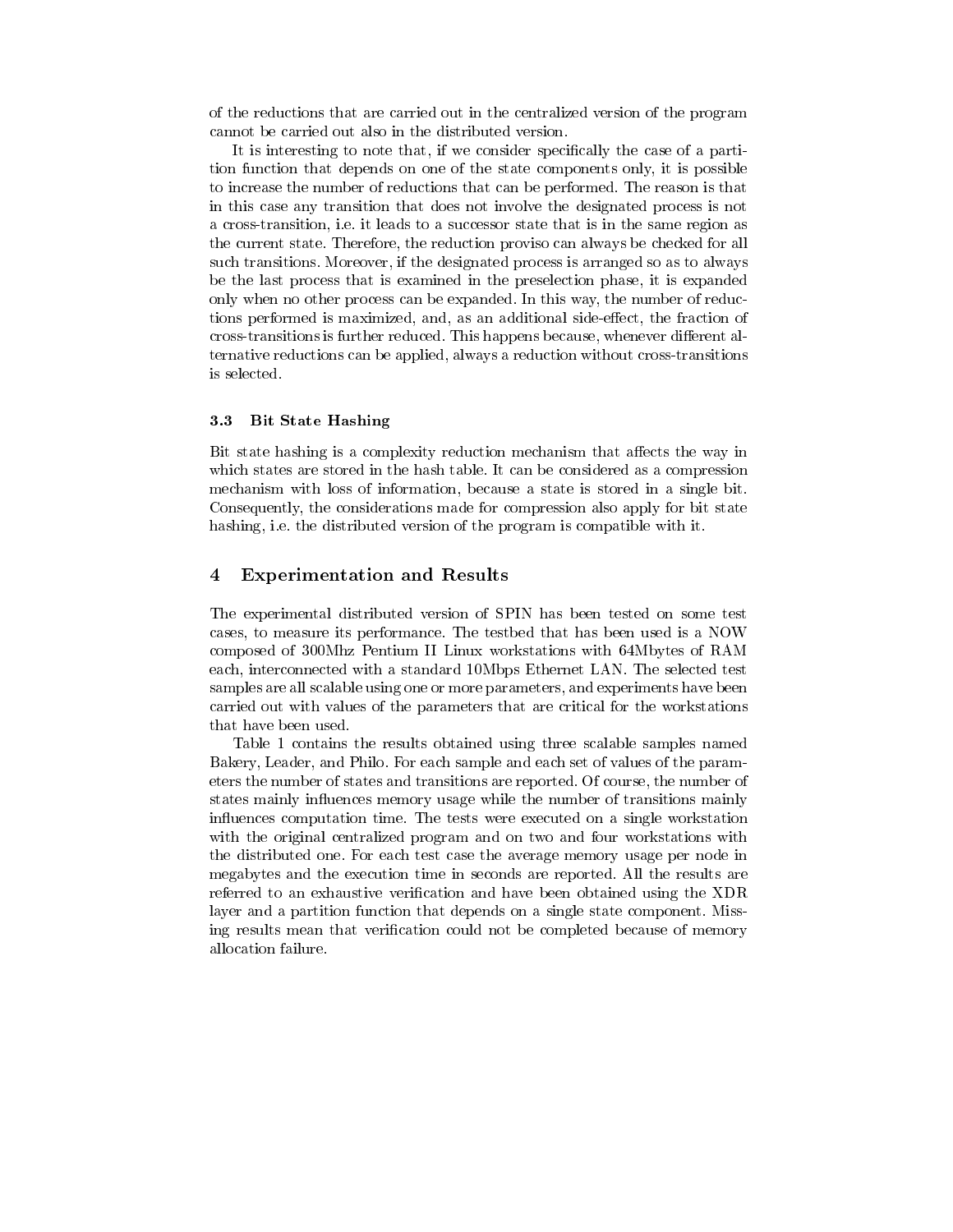Bakery is a description of the Lamport's Bakery algorithm for mutual exclusion with N processes that make at most K attempts. The Bakery sample was tested using the standard compression and partial order reduction features of SPIN. Since partial order reduction can alter the number of states and transitions actually explored, the data in the second and third rows are those reported by the centralized version. The partial order reduction is slightly less effective on the distributed version, and its effectiveness decreases as the state subsets get smaller, so the numbers of states and transitions with the distributed version are greater than with the centralized version. While in the other samples the memory per node nearly halves when doubling the number of workstations, in this case the memory used decreases but not so rapidly. Nevertheless, it can be observed that, when the total memory usage is higher than the physical memory available on a single workstation (second and third columns), the distributed version performs better than the centralized one.

Leader is the leader election algorithm model that can be found in the SPIN distribution. It was compiled with collapse compression, but without partial order reductions. The Leader sample memory usage grows very fast. While with N=6 the distribution of the verification program is still not convenient because of the modest memory usage, with  $N=7$  the load is too heavy for a single workstation, and gives the best results with 4 workstations. This is an example of a verification that cannot be completed on a single workstation, because of memory allocation failure, but can be completed on multiple workstations. The results of distributed verification with  $N=7$  are not so good as they could be, because the partition function used in the experiment is not so fair. In fact, even if the average memory usage for each node is less than the physical memory, we found that at least one node was thrashing due to its higher number of states to visit.

Philo is a model describing the dining philosophers problem. It was compiled using collapse compression and no partial order reduction. Also with this sample the growth is very fast and we pass from  $N=12$ , where the most efficient technique is centralized verification, to  $N=14$ , where it is necessary to resort to distributed verification, and the best results are obtained with four workstations.

In the rest of this section, additional results are presented that are useful to analyze a few aspects of the experimental distributed version of SPIN.

Table 2 illustrates the differences in terms of number of messages exchanged, partition rates, and execution time when using different partition strategies. The partition rate is the ratio of the minimum to maximum values of the state space region sizes, which gives a measure of how the workload is balanced.

The first strategy, called ad hoc partitioning, is based on a user defined partition function that depends on a single state component, and is the same used in the previous tests. This function has been defined empirically, trying to obtain a well balanced partition. The second partitioning function, called hash partitioning, is the one based on the same hash function used by SPIN for the hash table. Finally, modied hash partitioning uses the same hash-based approach, while retaining the principle of having a partition function that depends on one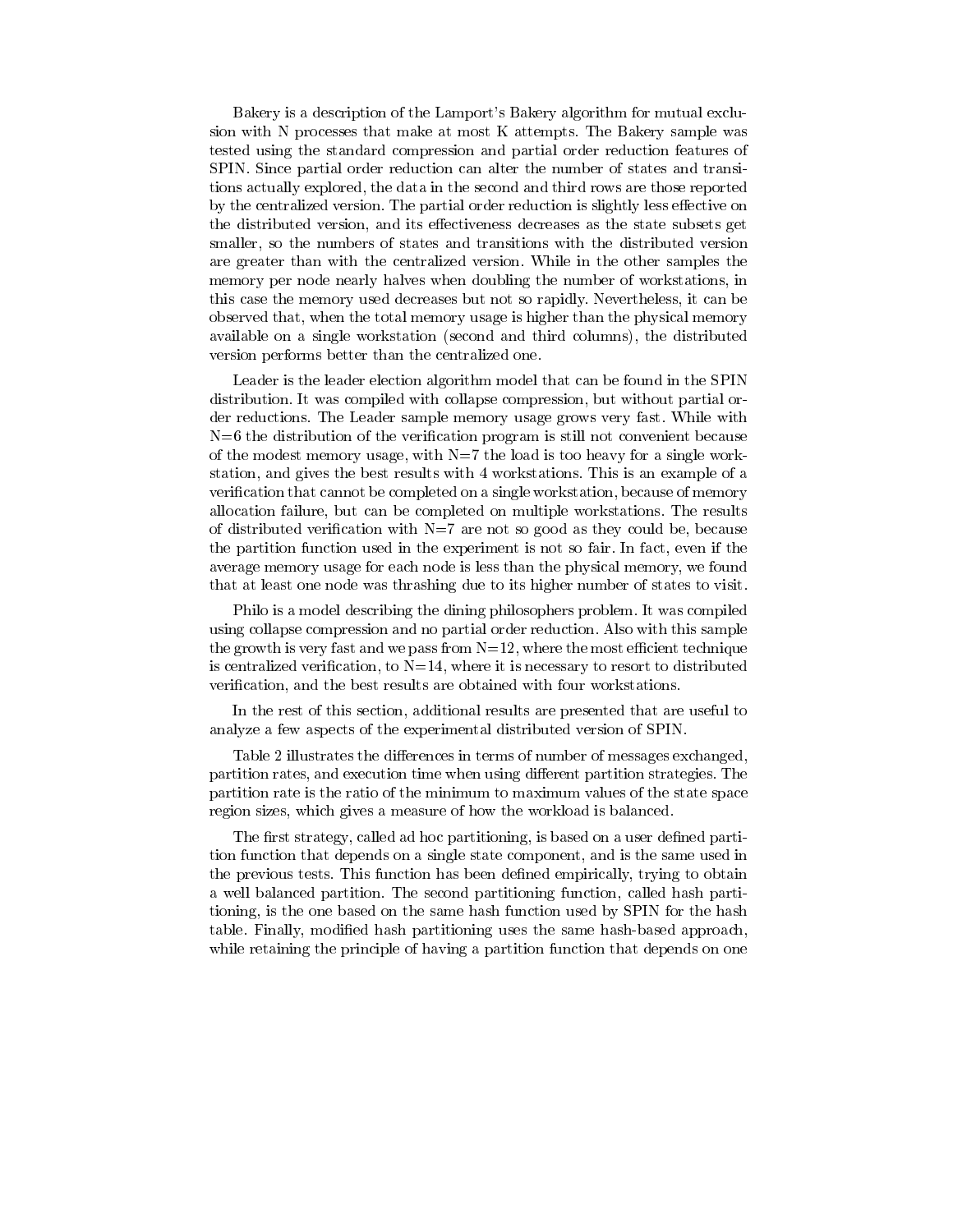| Bakery                        |               |                                 |                  |
|-------------------------------|---------------|---------------------------------|------------------|
| Model Parameters              |               | $N=2 K=20$ $N=3 K=10$ $N=4 K=4$ |                  |
| <b>States</b>                 | 106063        | 1877341                         | 2336892          |
| Transitions                   | 129768        | 24636691                        | 3101854          |
| 1 workstation Memory per node | 4.68MB        |                                 | 76.45MB 103.06MB |
| <b>Execution</b> time         | $1\mathrm{s}$ | 908s                            | 6306s            |
| 2 workstation Memory per node | 3.01MB        |                                 | 39.7MB 53.57MB   |
| <b>Execution</b> time         | 2s            | 24s                             | 481s             |
| 4 workstation Memory per node | 2.55MB        | 34.7MB                          | 51.82MB          |
| <b>Execution</b> time         | 23s           | 235s                            | 330s             |

Table 1. Performances of centralized and distributed SPIN

| Leader |                               |        |         |          |
|--------|-------------------------------|--------|---------|----------|
|        | Model Parameters              | $N=5$  | $N=6$   | $N=7$    |
|        | <b>States</b>                 | 41692  | 341316  | 2801653  |
|        | Transitions                   | 169690 | 1667887 | 15976645 |
|        | 1 workstation Memory per node | 3.78MB | 24.57MB |          |
|        | <b>Execution</b> time         | 2s     | 27s     |          |
|        | 2 workstation Memory per node | 2.52MB | 12.92MB | 109.5MB  |
|        | <b>Execution</b> time         | 3s     | 130s    | 6687s    |
|        | 4 workstation Memory per node | 1.89MB | 7.1MB   | 55.40MB  |
|        | <b>Execution</b> time         | 23s    | 219s    | 4577s    |

| Philo                         |        |            |  |
|-------------------------------|--------|------------|--|
| Model Parameters              | $N=12$ | $N=14$     |  |
| <b>States</b>                 | 94376  | 636810     |  |
| Transitions                   | 503702 | 3965261    |  |
| 1 workstation Memory per node | 18.1MB |            |  |
| Execution time                | 11s    |            |  |
| 2 workstation Memory per node | 6.70MB | 63.1MB     |  |
| Execution time                | 23s    | 248s       |  |
| 4 workstation Memory per node | 3.94MB | 20.89MB    |  |
| Execution time                | 35s    | $196\rm s$ |  |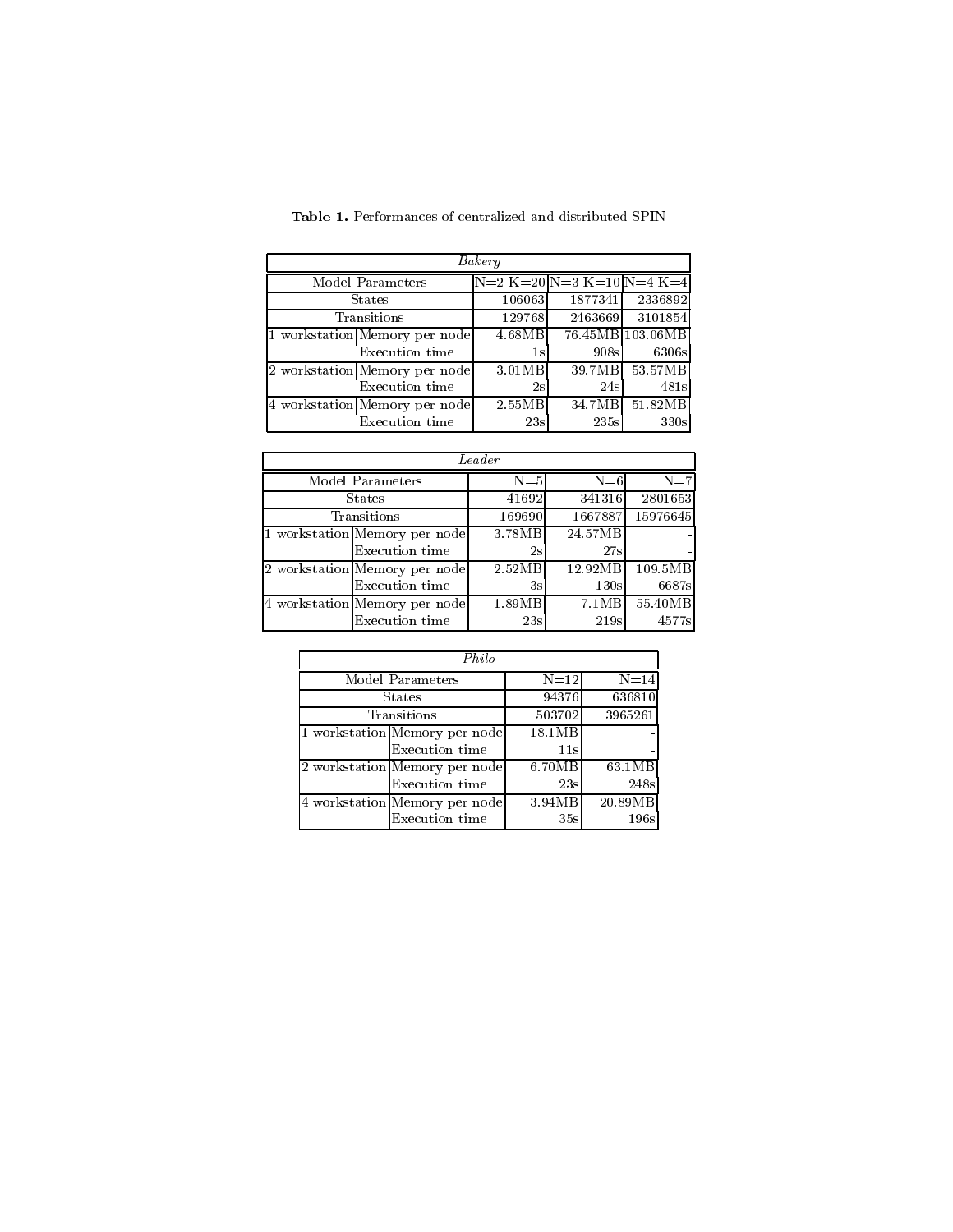| Test Sample               | Partitioning   |         |        | Messages Partition rate Execution time |
|---------------------------|----------------|---------|--------|----------------------------------------|
| Bakery $(N=2, K=20)$ Hash | Ad Hoc         | 38874   | 0.7749 | 10 <sub>s</sub>                        |
|                           |                | 883297  | 0.9870 | 113s                                   |
|                           | Modified Hashl | 343340  | 0.7470 | 50s                                    |
|                           | Ad Hoc         | 139293  | 0.7361 | 46s                                    |
| Leader $(N=6)$            | Hash           | 373023  | 0.9679 | 121s                                   |
|                           | Modified Hashl | 113378  | 0.7161 | 45s                                    |
| Philo $(N=14)$            | Ad Hoc         | 242984  | 0.9155 | 155s                                   |
|                           | Hash           | 1185761 | 0.9871 | 403s                                   |
|                           | Modified Hashl | 234328  | 0.8961 | 155s                                   |

Table 2. A comparison of different partition functions

state component only. This is achieved computing the hash function on one state component only.

For the Bakery example, we decided to present the results obtained without partial order reduction, because when this mechanism is used the number of states varies with the partition function, and in this case we found that the variance was so high that verification could not be completed when using hash partitioning, so we were not able to give any data for this kind of partitioning. This result of course confirms the expected better performance of the partition functions based on one state component with respect to partial order reductions.

Another difference with respect to the experiments presented in Table 1 is that here the results are referred to experiments made without the XDR layer, because in our implementation hash partitioning works only with this configuration. The parameters for the samples are shown in the table. All the results are relative to a 2 workstations testbed.

The results show that hash partitioning gives the best results in terms of balancing, but the number of messages cannot be controlled. This causes an increment in network overhead due to an increased amount of data transferred, and, consequently, an increment in execution times. Partition functions depending on one state component only do not give perfectly balanced workloads, but they are the most effective ones in terms of completion time, because they give sufficiently well balanced partitions and, at the same time, a low number of cross-transitions.

Partition functions based on one state component only could be improved exploiting knowledge about the system behavior, and statistical data such as transition counts that SPIN can compute. For example, it is possible to let SPIN compute the transition counts for a smaller sized (scaled down) model and then using these data to drive the definition of the partitioning function for the bigger one. However, a manual definition of a good partition function is not always easy. A possible improvement may be to introduce a tool that, on a statistical base, automatically determinates the partition function.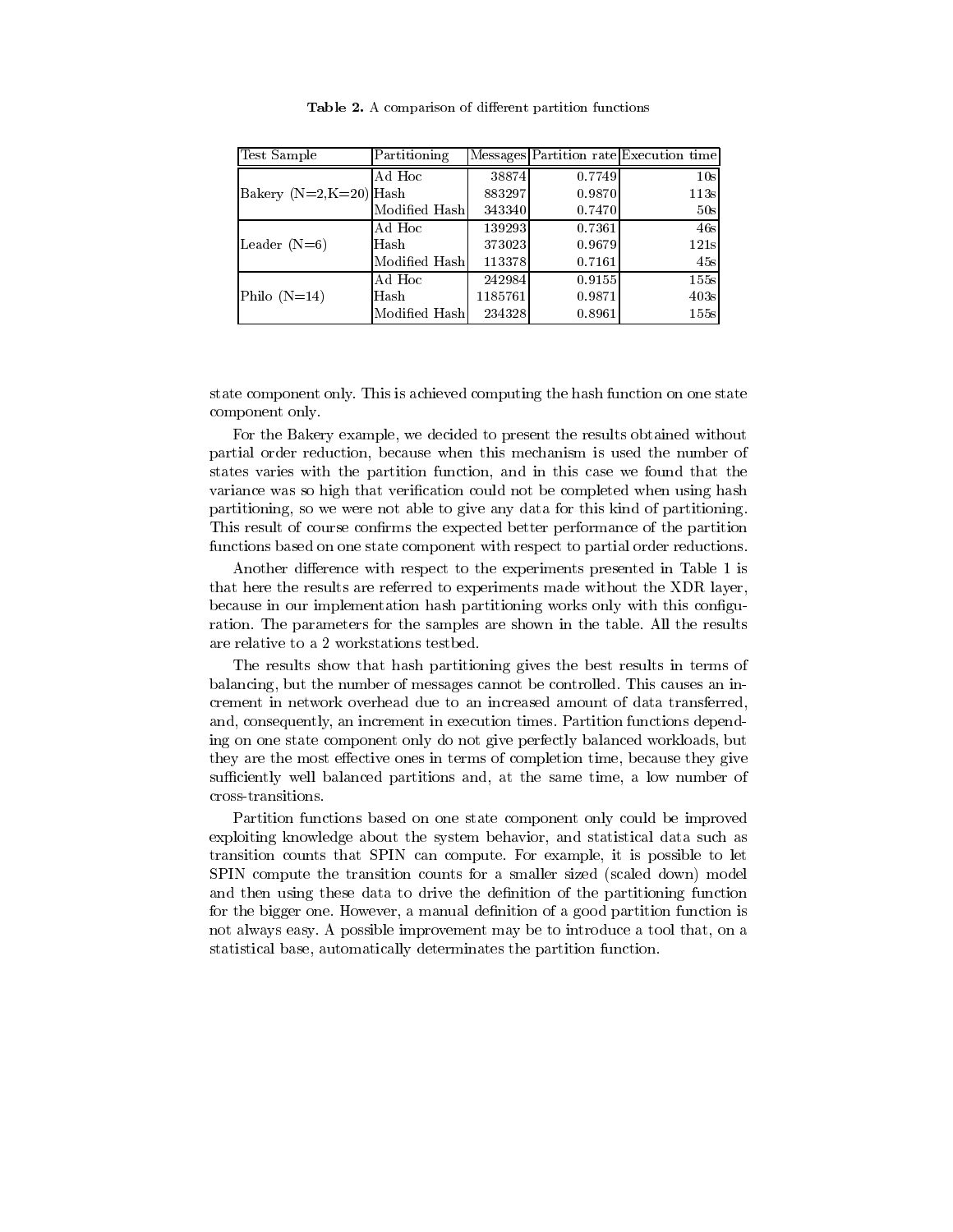| Test Sample                           |               | Transfer Memory per node Execution time |      |
|---------------------------------------|---------------|-----------------------------------------|------|
| Bakery $(N=3,\overline{K=10})$ Binary |               | 9.36MB                                  | 21s  |
|                                       | <b>XDR</b>    | 13.3MB                                  | 24s  |
| Leader $(N=6)$                        | <b>Binary</b> | 50MB                                    | 46s  |
|                                       | <b>XDR</b>    | 149.9MB                                 | 130s |
| Philo $(N=14)$                        | <b>Binary</b> | 142.3MB                                 | 155s |
|                                       | <b>XDR</b>    | 195.0MB                                 | 248s |

Table 3. Evaluation of the overhead due to heterogeneity

One of the main goals of the project was to develop a distributed version of SPIN that can run on a network of heterogeneous workstations. This requirement introduces an overhead, mainly due to internal representation conversions. Of course, when using an homogeneous network of workstations, conversions can be avoided, and the XDR layer can be eliminated. This can speed up the verication process, reducing message size, and hence network overhead, but also memory requirements and and computation time. Table 3 can be useful to evaluate the amount of overhead implied by the XDR layer. It reports the results obtained using unformatted binary transfer in an homogeneous architecture (Binary Transfer), and those obtained using platform independent transfers (XDR Transfer), in the same architecture. In this case partial order reduction does not affect the results, so it has been used in the Bakery sample.

## 5 Conclusions and Perspectives

We have described a distributed-memory algorithm for verification of safety properties and its experimental implementation within the SPIN model checker. It has been shown that the algorithm can extend the capabilities of a verification tool like SPIN, adding up the physical memory of several workstations interconnected via a standard LAN, so implementing a distributed virtual verier. When this algorithm is applied, it becomes possible to deal with models larger than those that can be analyzed with a single workstation running the standard version of SPIN.

Since SPIN is very efficient in analyzing the models that fit in the physical memory of the machine where it runs, the distributed version of the verication program performs worse than the centralized version on such models. Therefore, the distributed version of SPIN may be useful as a complementary tool, to be used instead of the standard version when the model size exceeds the available physical memory.

The distributed algorithm that has been presented is compatible with the main techniques used by SPIN to improve performance. In particular, it is compatible with compression techniques, static partial order reduction techniques, and bit state hashing.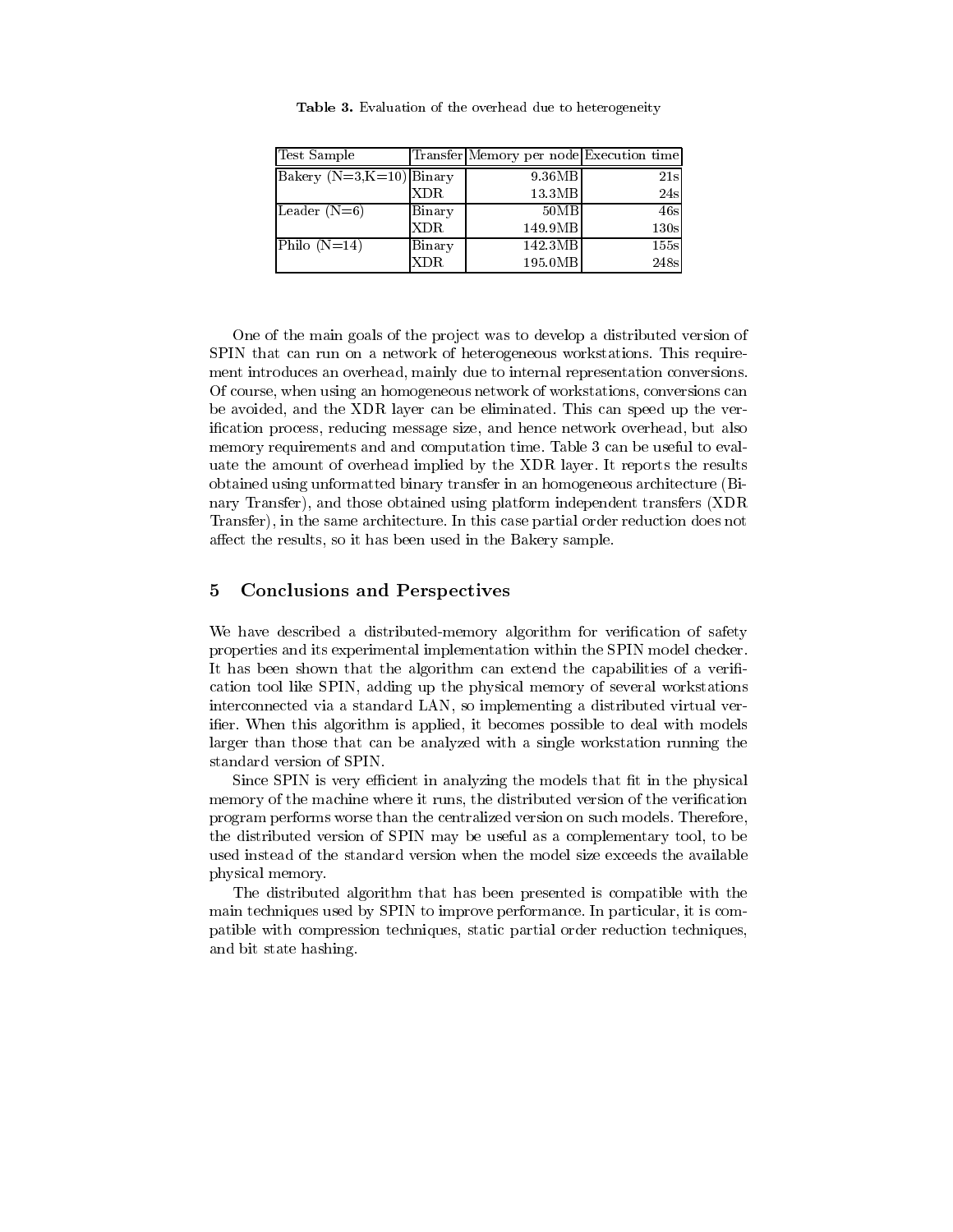One of the most critical aspects of the distributed verication algorithm is the function that defines the partition of the state space graph. We have considered various possibilities and showed that a function that depends on a single state component is advantageous under several points of view, because it can yield not only sufficiently well balanced workloads, but also low communication overhead, and wide applicability of partial order reductions.

In this paper, the possibility of implementing a distributed LTL model checking based on a nested depth first visit of the state space was not considered. This is however an interesting area for future research. The main problem that remains to be solved is that the algorithm as it has been proposed here performs a non depth first visit of the state space. If we introduce some form of synchronization, the network nodes can be forced to perform a depth first visit. For example, each node would be obliged to wait for a reply from the destination node whenever it sends a message, and the destination node would communicate back when it has finished. This kind of algorithm would cut off most of the parallel processing, and its implications in terms of needed memory must be investigated.

Another important issue for further study on the distributed verification algorithm is the automatic generation of good partitioning functions. Of course, optimality cannot be achieved, because this is an np-hard problem, but good heuristics, such as the principle of having a partition function that depends on a single state component, can be found. This point has a relevant practical importance, because asking users to define partition functions by themselves may not be acceptable.

Finally, the experiments presented in this paper are only preliminary. We plan to perform more extensive tests to get additional experimental results and so be able to give a more comprehensive view of the performance of this technique and of its scalability.

# References

- [1] S. Aggarwal, R. Alonso, and C. Courcoubetis. Distributed reachability analysis for protocol verication environments. In P. Varaiya and H. Kurzhanski, editors, Discrete Event Systems: Models and Application, volume 103 of LNCIS, pages 40– 56, Berlin, Germany, August 1987. Springer-Verlag.
- [2] D. L. Dill. The murphi verication system. In Ra jeev Alur and Thomas A. Henzinger, editors, Proceedings of the Eighth International Conference on Computer Aided Verification CAV, volume 1102 of Lecture Notes in Computer Science, pages 390-393, New Brunswick, NJ, USA, July/August 1996. Springer Verlag.
- [3] J. Greenfield. An overview of the PVM software system. In Ideas in Science and Electronics Exposition and Symposium. Proceedings: Albuquerque, NM, USA, May 1995, volume 17 of Annual Ideas in Science and Electronics Exposition and Symposium Conference, pages 17-23. IEEE Computer Society Press, 1995.
- [4] G. J. Holzmann. The model checker spin. IEEE Trans. on Software Engineering,  $23(5):279{-}295$ , May 1997.